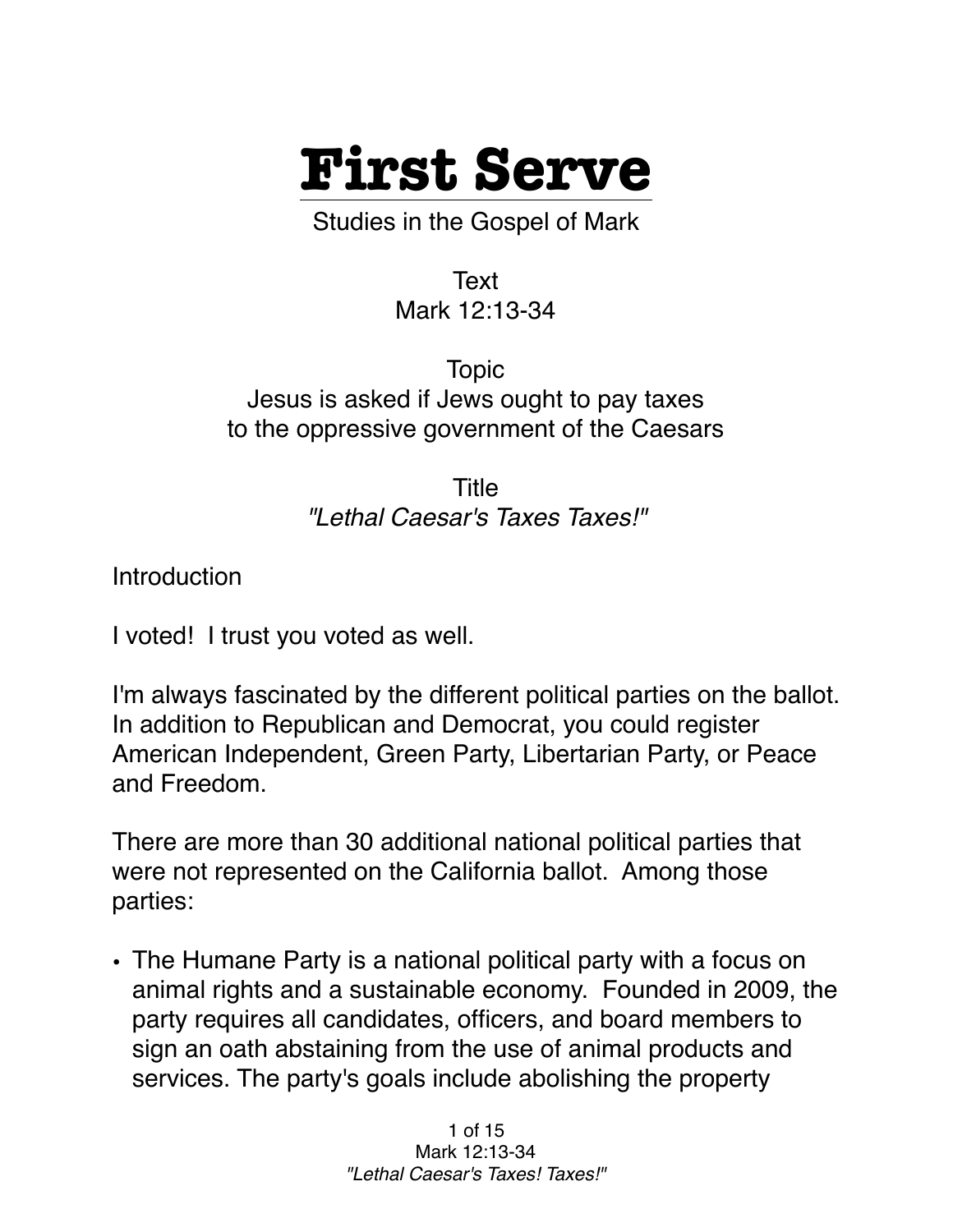status of animals, and replacing the electoral college with direct democracy. Their logo features a red-white-and blue cow skipping across the continental United States.

• The United States Marijuana Party is a cannabis political party in the United States founded in 2002 by Loretta Nall specifically to end the war on drugs and to legalize cannabis. I can only assume they get very little done at their conventions.

I was thinking about all of this because our Bible passage in the Gospel of Mark has a lot to do with first-century Jewish politics:

- 1. First, Jesus is going to be asked a question about Jews paying taxes to Rome. The mixed group who ask Him include a few Pharisees and a few Herodians. The Pharisees were against paying taxes to Rome, whereas the Herodians were essentially a political party and very much pro-tax.
- 2. Second, Jesus is asked a question about the resurrection from the dead. It may not seem like a political question until you understand who was asking Him. It was the Sadducees, who did not believe in an afterlife. Meaning they were allabout prospering as much as possible under the Roman government of Israel.

After Jesus deals with those concerns, He gets asked a third question - what we might call a spiritual question. Although spiritual, Jesus' answer impacts the kind of citizens we ought to be in whatever nation we might find ourselves; or in whatever condition our nation is in.

I began to wonder what kind of questions I am... Or we are... Mostly asking Jesus.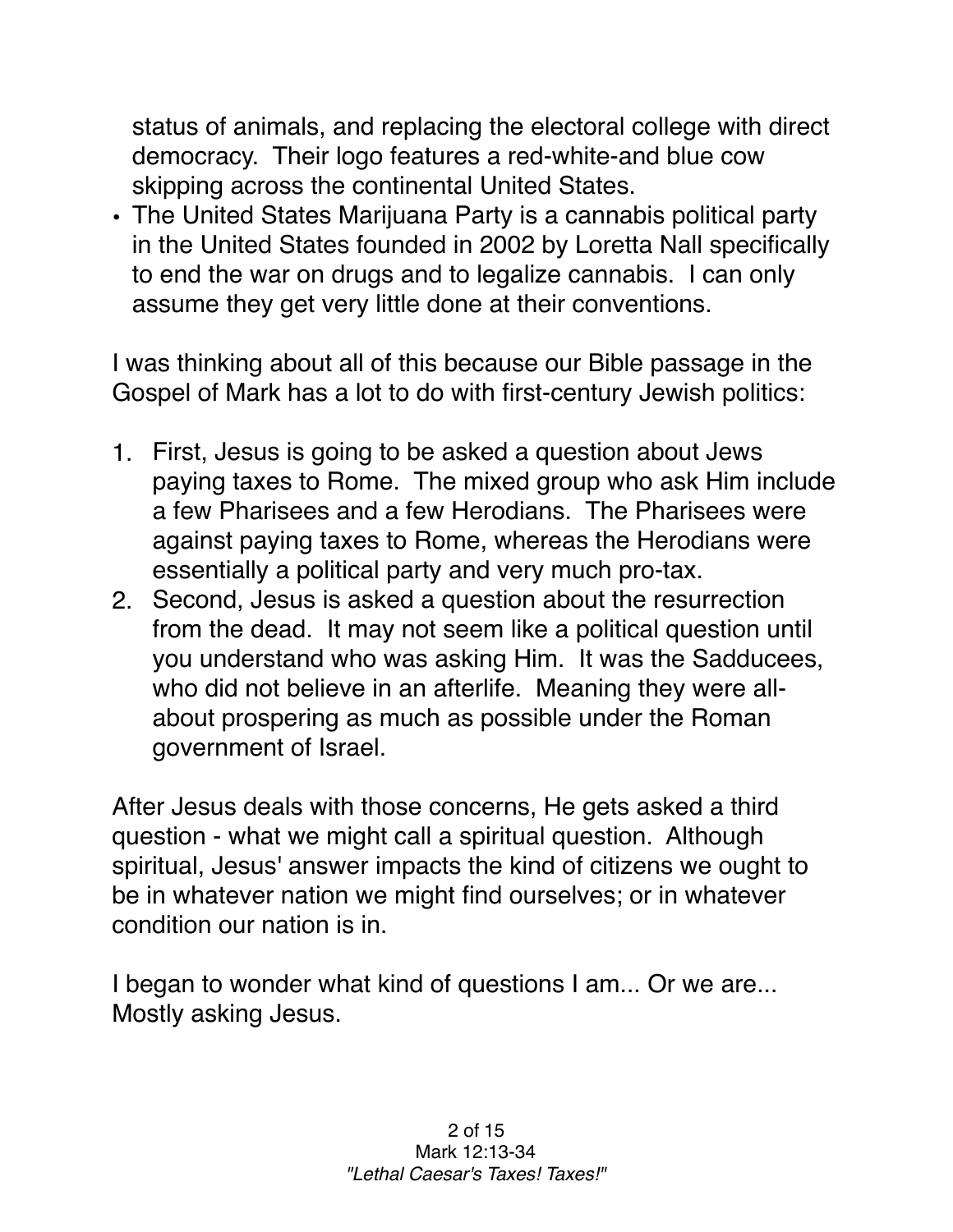I'll organize my comments around two questions: #1 When You Talk With Jesus, Is It Mostly About Your Material Prosperity?, or, #2 When You Talk With Jesus, Is It Mostly About Your Spiritual Passion?

#1 When You Talk With Jesus, Is It Mostly About Your Material Prosperity? (v13-27)

"Read my lips: No new taxes!"

That was the enduring sound byte from his 1988 Republican National Convention speech that became the cornerstone of George H. W. Bush's victory.

Taxation is always a volatile subject, and never more so than in first century Israel.

Mar 12:13 Then they sent to Him some of the Pharisees and the Herodians, to catch Him in His words.

The Pharisees are thought to have originated in the 3rd century BC, in days preceding the Maccabean revolt, when under Greek domination, there was a strong tendency among the Jews to accept Greek culture with its pagan religious customs.

The rise of the Pharisees was a reaction and protest against this tendency among their fellow kinsmen. Their aim was to preserve their national integrity and strict conformity to Mosaic law.

They started well, with the best intentions. They later developed into the self-righteous and hypocritical ritualists we meet in the Gospels.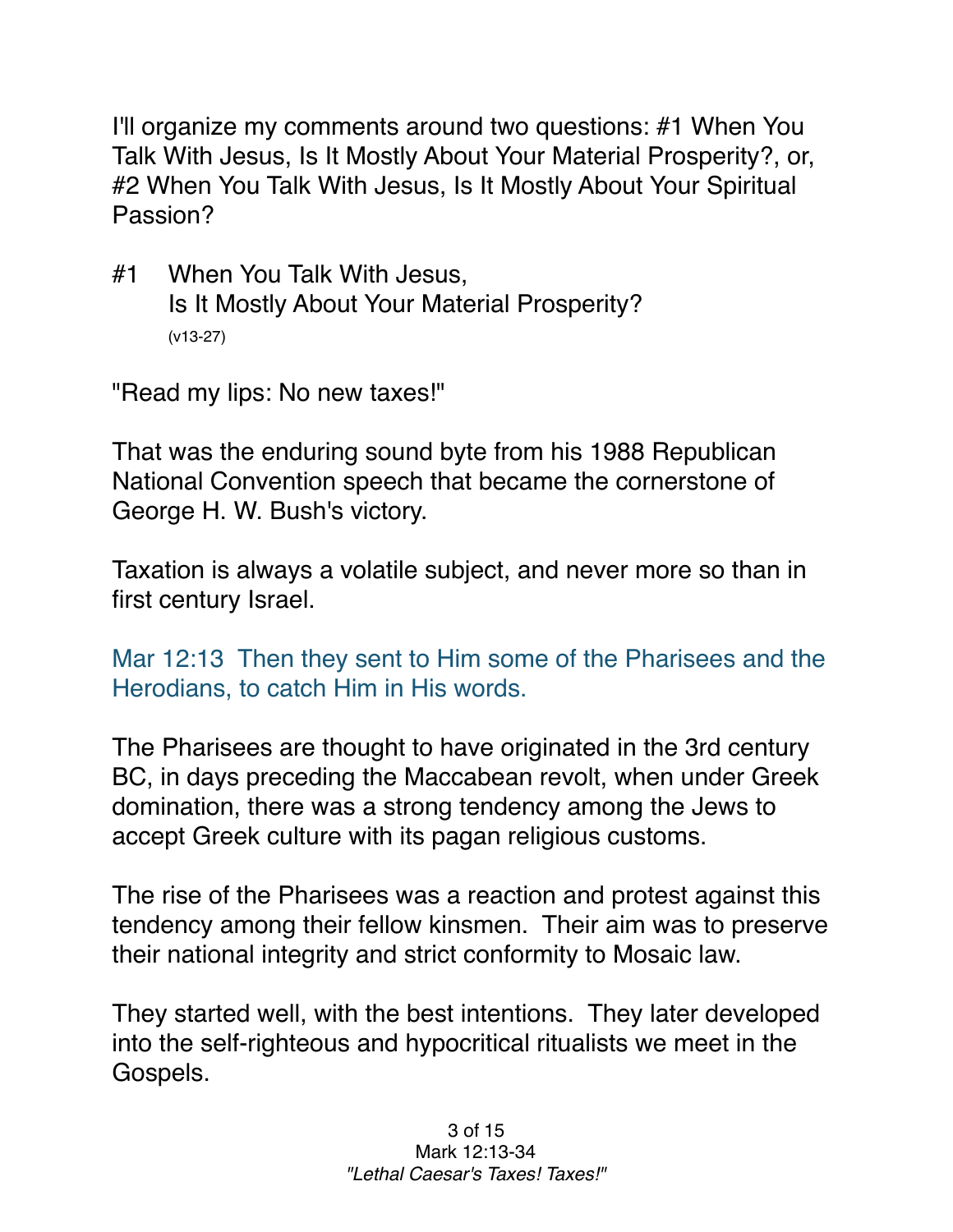The Herodians were not a religious sect, but, as the name implies, a political party, who fully supported the dynasty of Herod.

These groups could not disagree more with one another. The Pharisees opposed all things Roman, while the Herodians supported Rome.

- The Pharisees opposed paying any taxes to Rome. After all, Rome was an oppressor. The taxes you paid went directly to fund the soldiers that kept you subjugated.
- The Herodians were all about paying taxes, in order to enjoy safe travel on the Roman roads, and be able to enjoy free trade from all over the world.

They thought a question about taxes was sure to baffle Jesus.

Mar 12:14 When they had come, they said to Him, "Teacher, we know that You are true, and care about no one; for You do not regard the person of men, but teach the way of God in truth. Is it lawful to pay taxes to Caesar, or not? Mar 12:15 Shall we pay, or shall we not pay?..."

A lot has been said about their prologue being flattery, but I see it more as sarcasm. While it is accurate to describe Jesus as "true," and as not showing favoritism, and as teaching sound doctrine, these are things you can say to be condescending. It was like saying to Jesus, "You think you're the Messiah, then answer this, smart guy!"

Mar 12:15 ... But He, knowing their hypocrisy, said to them, "Why do you test Me? Bring Me a denarius that I may see it."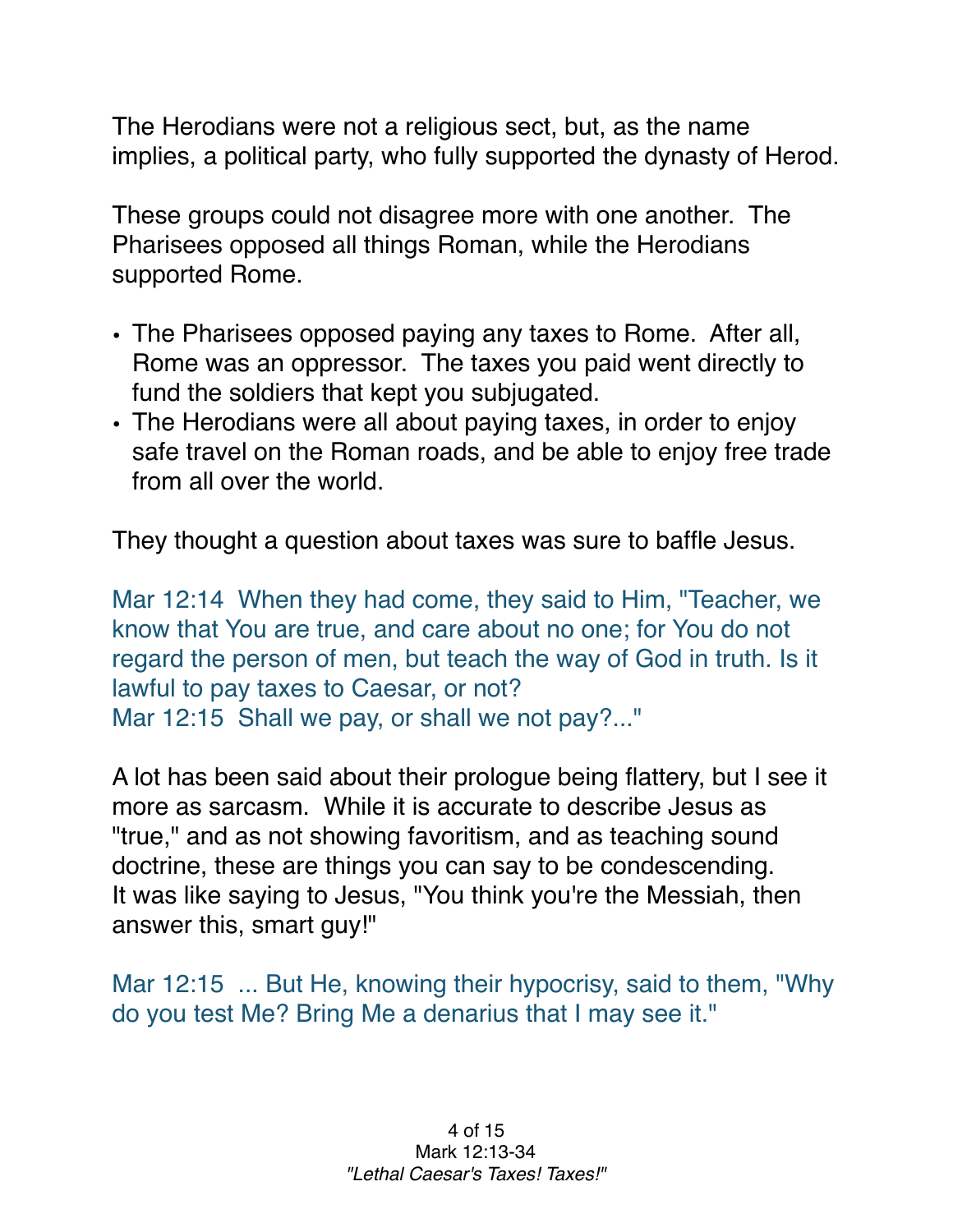Their "hypocrisy" was that they had joined forces to oppose Jesus. They hated each other - it's just that they hated Jesus more.

I think it's telling that Jesus had to ask for a "denarius." He didn't carry any money.

Mar 12:16 So they brought it. And He said to them, "Whose image and inscription is this?" They said to Him, "Caesar's."

The image was probably that of Tiberius Caesar, and the inscription read in Latin: "Tiberius Caesar Augustus, Son of the Divine Augustus," and on the reverse side: "Chief Priest."

This inscription originated in the imperial cult of emperor worship and was a claim to divinity, which was particularly repulsive to Jews.

If Jesus were to simply answer, "Yes, pay taxes," He would be siding with the Herodians, thus alienating Himself from the common people, and the majority of Jews.

But if He said, "No, do not pay taxes," then He could be classified as a traitor to Rome, and an insurrectionist.

(He would, in fact, later be accused of saying just that, but it was a lie).

Mar 12:17 And Jesus answered and said to them, "Render to Caesar the things that are Caesar's, and to God the things that are God's." And they marveled at Him.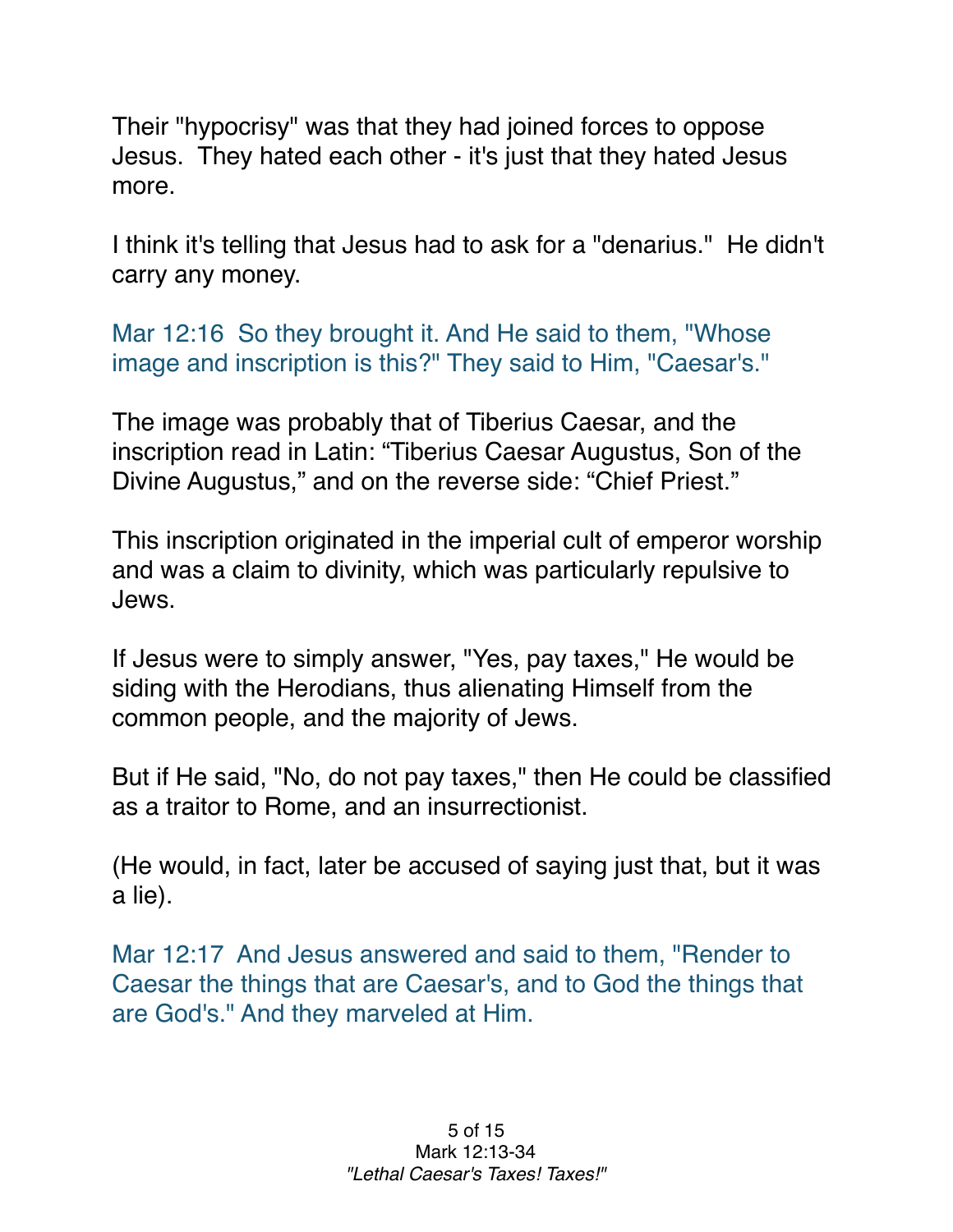We normally jump right in to a discussion of the Christian and government. Yes, this answer by Jesus does instruct His followers to pay their taxes. It's applicable to believers in every age, under every government. As William MacDonald writes, "The believer is to obey and support the government under which he lives. He is not to speak evil of his rulers or work to overthrow the government. He is to pay taxes and pray for those in authority."

But listen carefully. There is something else going on with Jesus' answer, something that reveals a deeper insight.

## **The Jews were suffering and struggling under a godless government because they had rejected godliness. They had to deal with the image of Caesar because they had rejected being made in the image of God.**

The Jews were only subject to Rome because of their own national sin. God intended for them to be an independent nation, a theocracy. But all through their history, they rebelled against the authority of God, and each time He answered by raising-up Gentile nations to discipline them.

And that is why Jesus goes beyond the answer and adds, "Render... To God the things that are God's." If they had done that, they would not have been in the terrible predicament they found themselves.

It's an election year, and we should vote. Just remember when you do that **our hope as a nation is spiritual, and it starts with the church being the church, staying on point in its mission.**

Next a group of Sadducees came with a question: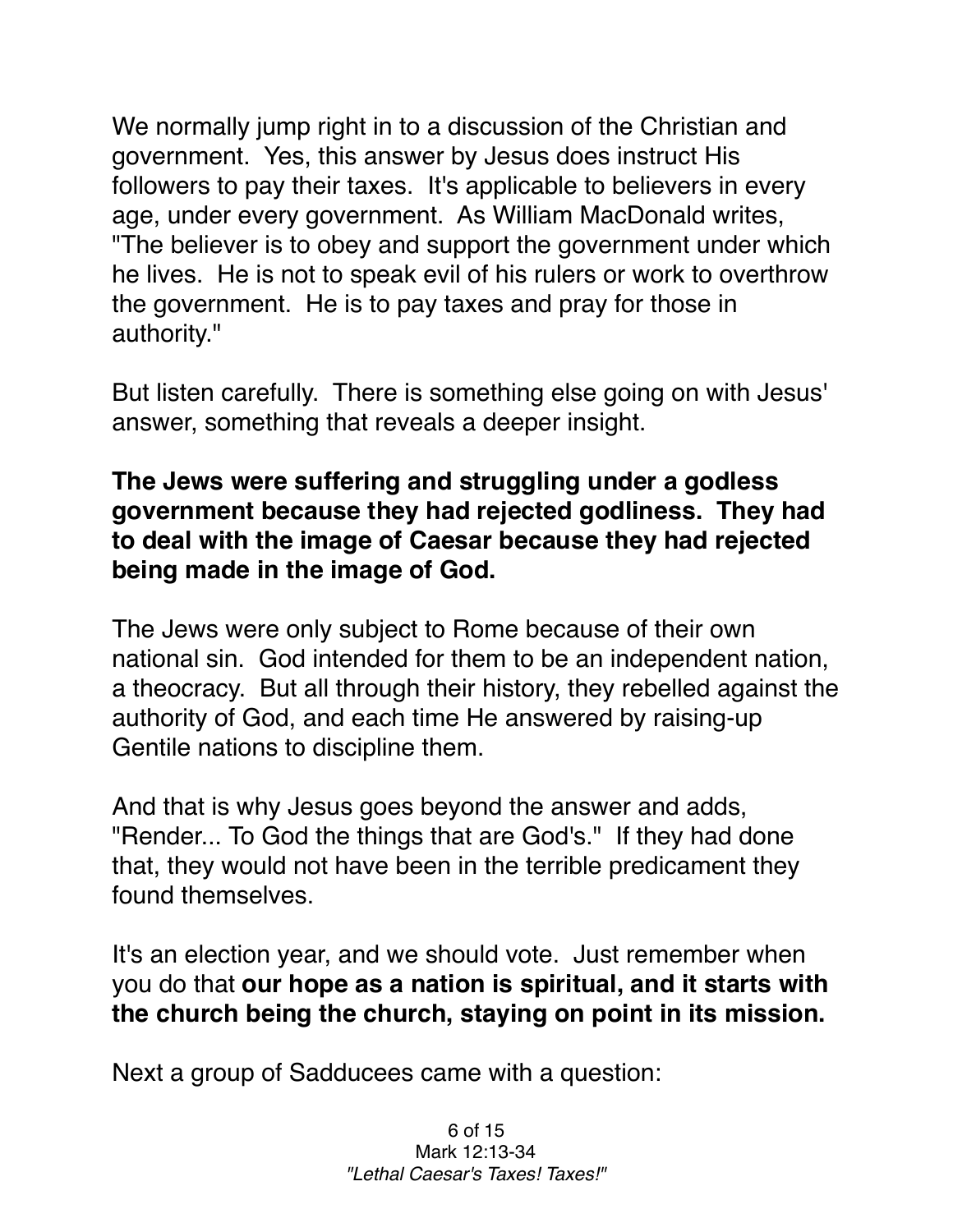Mar 12:18 Then some Sadducees, who say there is no resurrection, came to Him; and they asked Him, saying:

Religiously, the Sadducees only accepted as Scripture the first five books of the Bible, the ones written by Moses. They denied the existence of a spiritual world with angels and demons; they did not believe in an afterlife, believing that your soul perished at death. Therefore they said there was no resurrection from the dead.

They crafted a question designed, they thought, to show how silly it was to think there was a resurrection from the dead followed by an afterlife.

Mar 12:19 "Teacher, Moses wrote to us that if a man's brother dies, and leaves his wife behind, and leaves no children, his brother should take his wife and raise up offspring for his brother. Mar 12:20 Now there were seven brothers. The first took a wife; and dying, he left no offspring.

Mar 12:21 And the second took her, and he died; nor did he leave any offspring. And the third likewise.

Mar 12:22 So the seven had her and left no offspring. Last of all the woman died also.

Mar 12:23 Therefore, in the resurrection, when they rise, whose wife will she be? For all seven had her as wife."

This command of Moses is called the Law of Levirate Marriage. In their tribal society, it insured that your line of descendants would continue if you were to die childless.

The Book of Ruth revolves around this law, as you see Boaz step forward to marry Ruth. He was the closest blood relative who was willing and able to step forward and marry her. The system worked!

> 7 of 15 Mark 12:13-34 *"Lethal Caesar's Taxes! Taxes!"*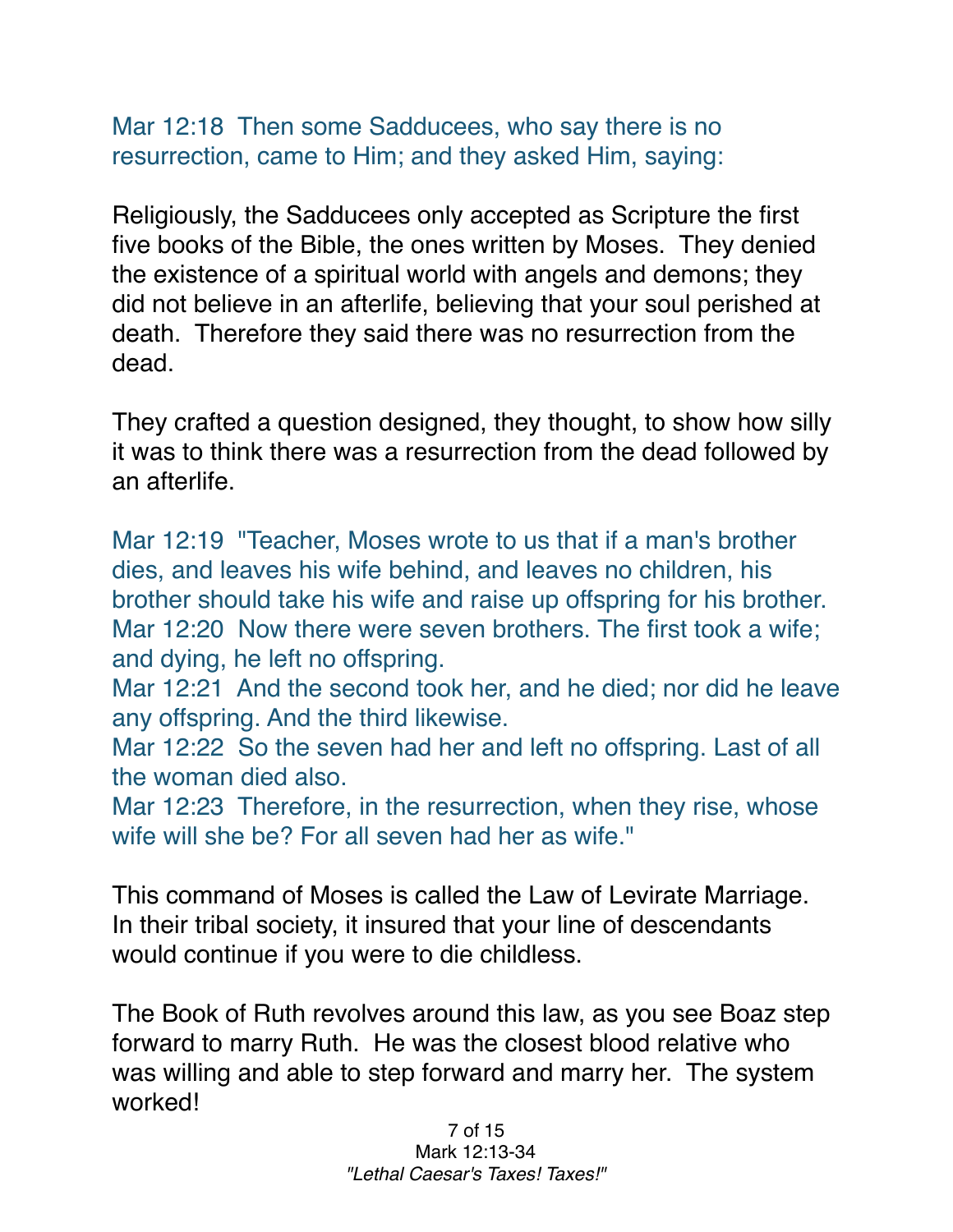Mar 12:24 Jesus answered and said to them, "Are you not therefore mistaken, because you do not know the Scriptures nor the power of God?

Mar 12:25 For when they rise from the dead, they neither marry nor are given in marriage, but are like angels in heaven.

Let me quickly dispel an error some people fall into. We do not become angels after we die. Every time a bell rings, no angel gets his wings.

This is one of those statements that causes believers a lot of grief. We have a notion that husbands and wives will live happily ever after in the hereafter. But, according to Jesus, there will be no marriages in Heaven.

(This sort of kills Mormon theology, by the way).

Why no marriage? Think of it for a minute. God established marriage for companionship, and for procreation. In Heaven, you won't be alone; and Heaven will be populated by those who have been born-again by faith in Jesus prior to eternity, *not* by people being born in eternity.

As far as we can tell, angels do not reproduce other little angels; and its in this respect we will be like them.

I know what some of you are thinking: If there's no sex in Heaven, *I'm not going!*

C.S.Lewis explained it like this, in his book, *Miracles:*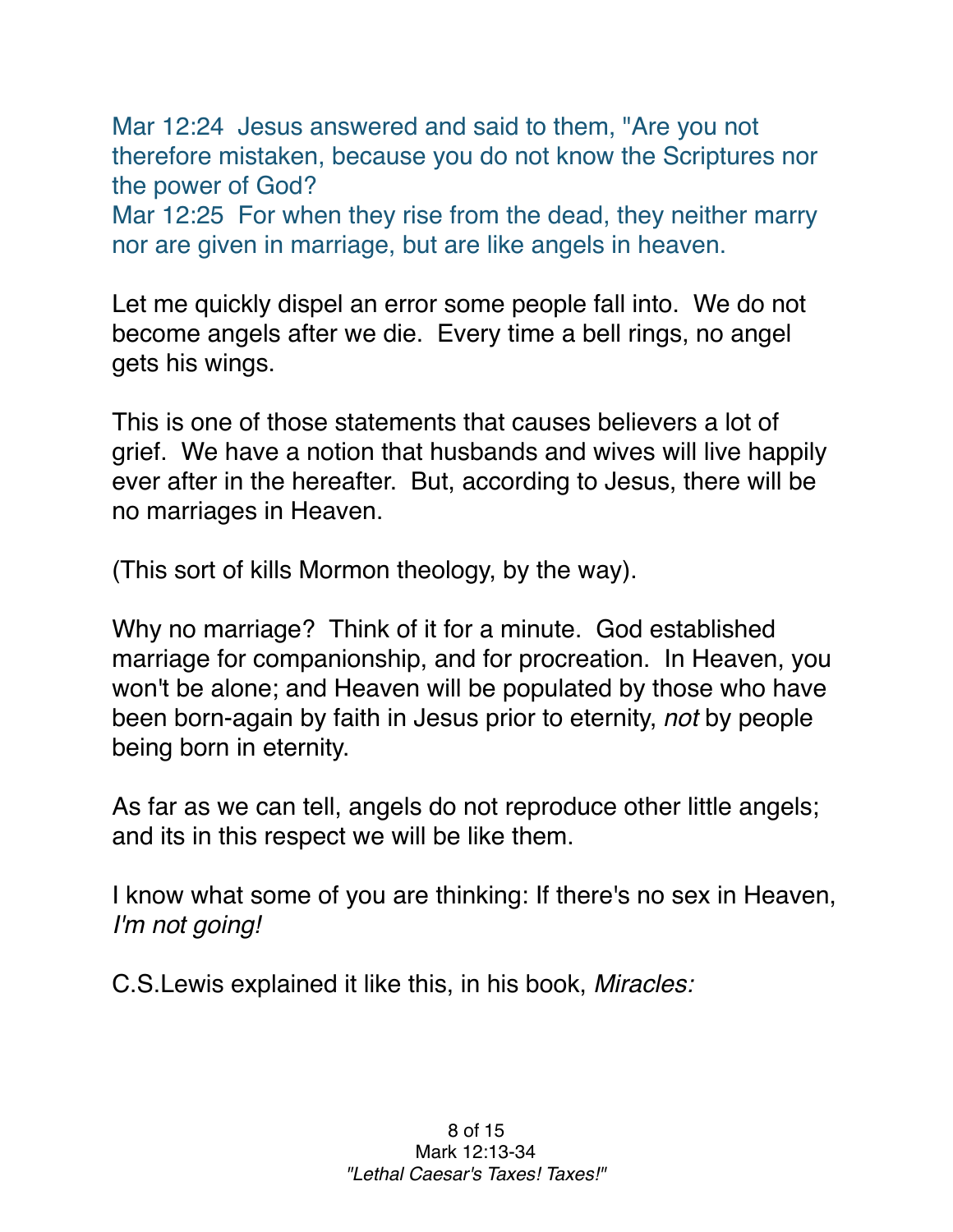The letter and spirit of Scripture, and of all Christianity, forbid us to suppose that life in the New Creation will be a sexual life... It is **not** of course necessary to suppose that the distinction of sexes will disappear. What is no longer needed for biological purposes may be expected to survive for splendor... We [now] know the sexual life; we do not [now] know, except in glimpses, the other [better] thing which, in Heaven, will leave no room for it... where fullness awaits us.

With Lewis, we trust that something better awaits us.

What could be better? I don't know, but I can say this. The Bible teaches **there is one marriage in Heaven.** It is Jesus Christ married to His bride, the church.

We each have that to look forward to and we will all enjoy, together, perfect companionship, forever.

Notice Jesus said, "**when** they rise from the dead." He clearly believed in the physical resurrection, and next He proves it to the Sadducees from their own self-limited Scriptures.

Mar 12:26 But concerning the dead, that they rise, have you not read in the book of Moses, in the burning bush passage, how God spoke to him, saying, 'I AM THE GOD OF ABRAHAM, THE GOD OF ISAAC, AND THE GOD OF JACOB' ? Mar 12:27 He is not the God of the dead, but the God of the living. You are therefore greatly mistaken."

Moses wrote as if the patriarchs of Israel were still alive after death. Thus the argument that there was no afterlife, and no resurrection, was absurd.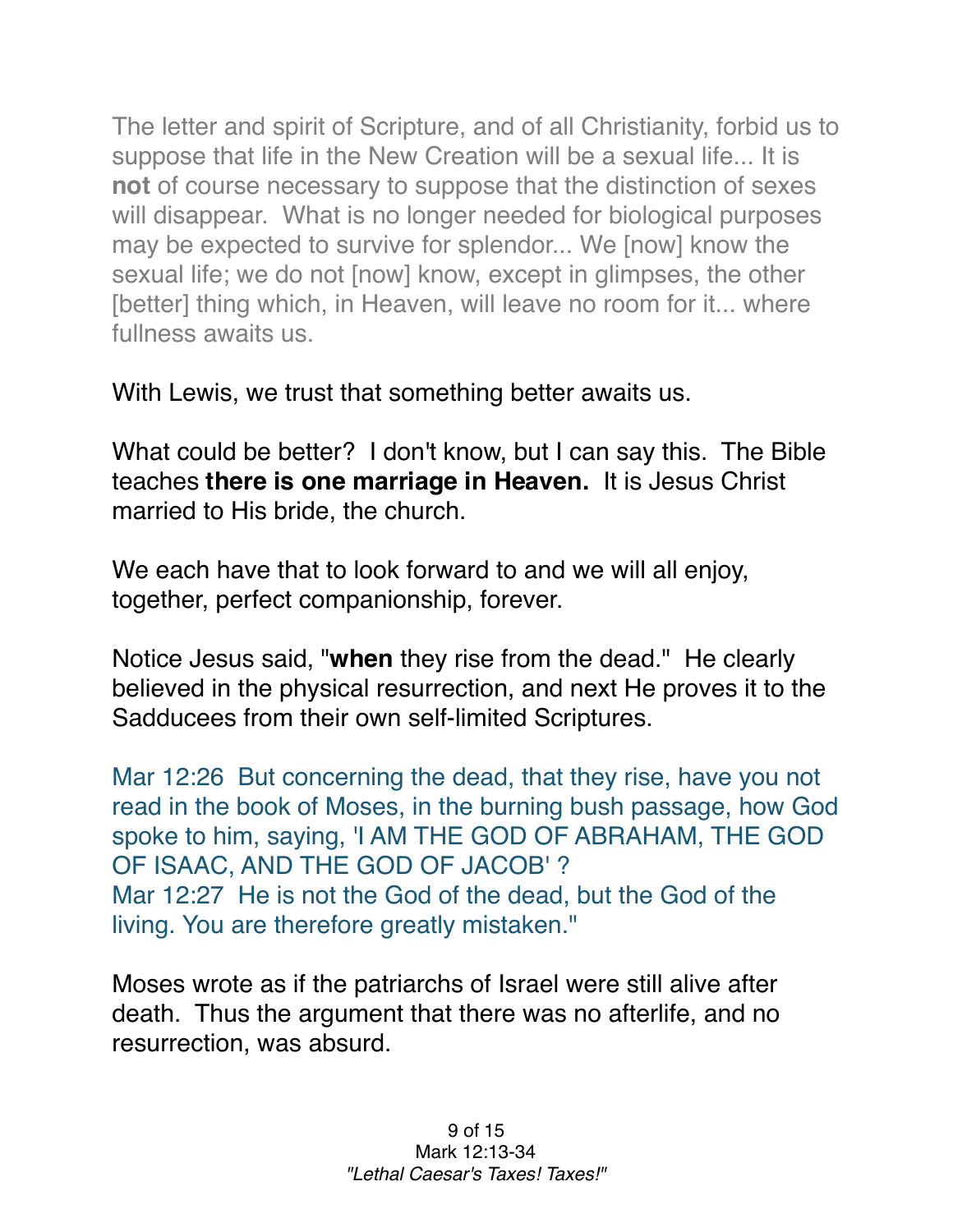Even though the Sadducees asked what sounded like a spiritual question, they're motivation was material. Since they did not believe in an afterlife, and believed in annihilation after death, they were all-about prospering now, in a material sense. They tended to be wealthy and held powerful positions, including that of chief priests and high priest, and they held the majority of the 70 seats of the ruling council called the Sanhedrin.

They worked hard to keep the peace by agreeing with the decisions of Rome and they were more concerned with politics than religion.

These two questions, from the Pharisees, the Herodians, and the Sadducees, revealed that they were focused upon the here-andnow. They were concerned with their own material prosperity.

I'm not saying that is always a bad thing; but if you could ask the Son of God a question, would it really be about whether or not you had to pay taxes?

Or, in the case of the Sadducees, would you try to get God Incarnate to agree with you, that this life is all there is, so you may as well eat, drink, and be merry?

They were in this horrible condition because they had turned away from following God:

- We said that the Pharisees were a reaction to the efforts of Greeks pressuring the Jews to adopt their pagan ways. The nation of Israel was in that predicament because of their own sin. Had they kept following God, there would be no need for Pharisees who called for separation from oppressors.
- In a free, independent Israel, the Herodians would not exist, because Herod would never have been over them.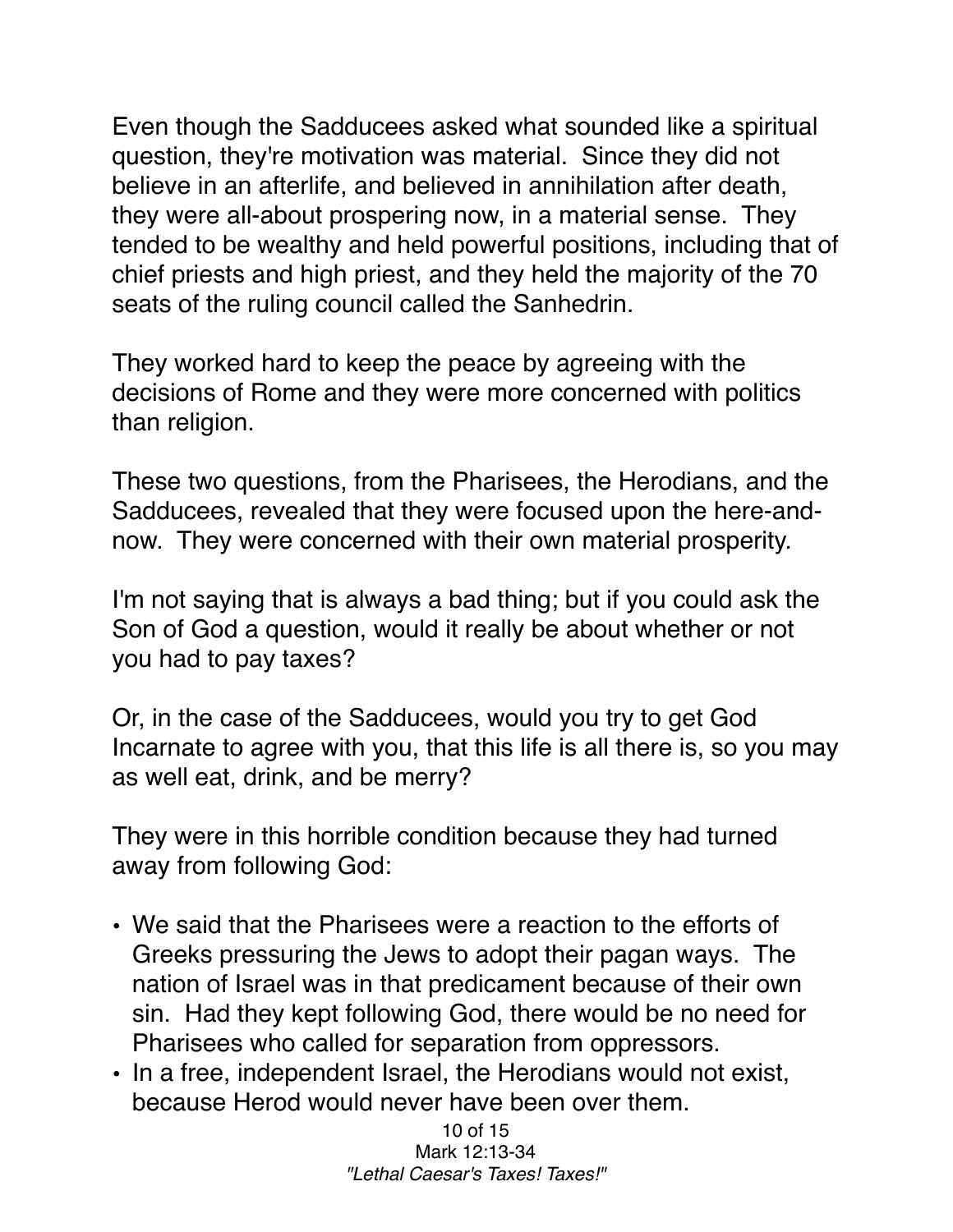• Likewise there would be no tolerance for Sadducees who conveniently tore out most of the pages of their Scriptures in order to figure a way to prosper while the nation was subjugated.

The answer was right in front of them. They were talking to Him.

What do you talk to Jesus about, mostly? It can be a good litmus test for keeping you from concentrating on material things when spiritual things are so much more important.

#2 When You Talk With Jesus, Is It Mostly About Your Spiritual Passion? (v28-34)

If I asked you, "How many commandments are there?", you might say "Ten."

If you asked a first century Jew, he would say, "Six hundred and thirteen<sup>"</sup>

The rabbi's had gone through the Scriptures and identified six hundred and thirteen separate commandments.

The 613 commandments include 248 "positive commandments," to perform an act, and 365 "negative commandments," to abstain from certain acts.

Since some laws seem heavier, or more important, than others, the Jews liked to ask rabbi's which commandment was the greatest.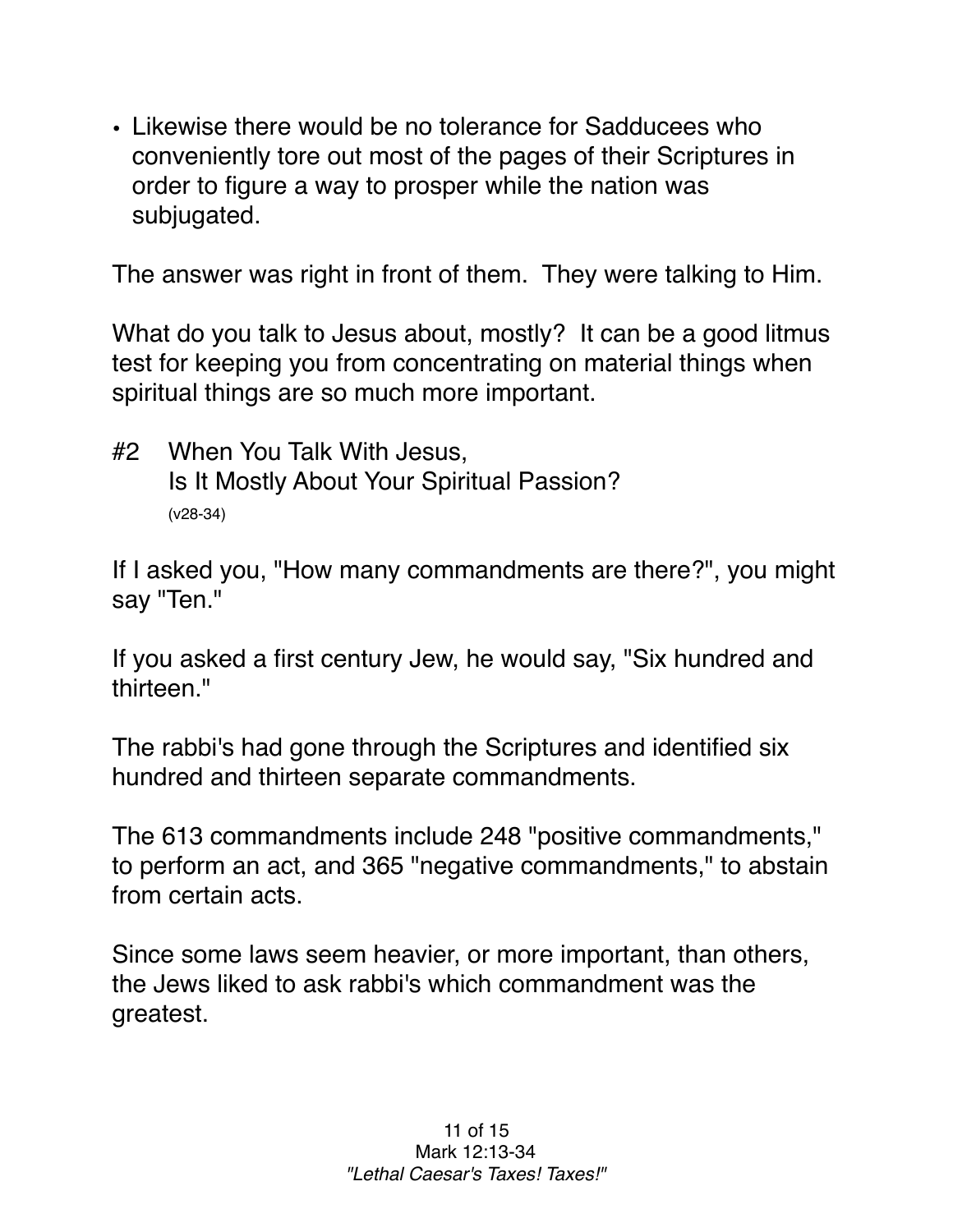Mar 12:28 Then one of the scribes came, and having heard them reasoning together, perceiving that He had answered them well, asked Him, "Which is the first commandment of all?"

Scribes were teachers whose office was to interpret the Law to the people. They were held in high regard. Both the Pharisees and the Sadducees had scribes. This one was probably a Pharisee, seeing he thought Jesus' answer regarding the resurrection was a good one.

By "first commandment of all," he meant the most important one. If you were stranded on a desert island, which commandment would you take?

Mar 12:29 Jesus answered him, "The first of all the commandments is: 'HEAR, O ISRAEL, THE LORD OUR GOD, THE LORD IS ONE. Mar 12:30 AND YOU SHALL LOVE THE LORD YOUR GOD WITH ALL YOUR HEART, WITH ALL YOUR SOUL, WITH ALL YOUR MIND, AND WITH ALL YOUR STRENGTH.' This is the first commandment.

He began with the opening words of what is called the Shema, which derives from the Hebrew word "Hear!" [šema']. It consisted of Numbers 15:37-41 and of Deuteronomy 6:4-9 and 11:13-21. This was recited twice daily - morning and evening - by devout Jews.

Nothing new in this answer; other rabbi's would say the same, and the Jews were already giving it priority, at least in their rituals if not in real life.

But Jesus wasn't done answering: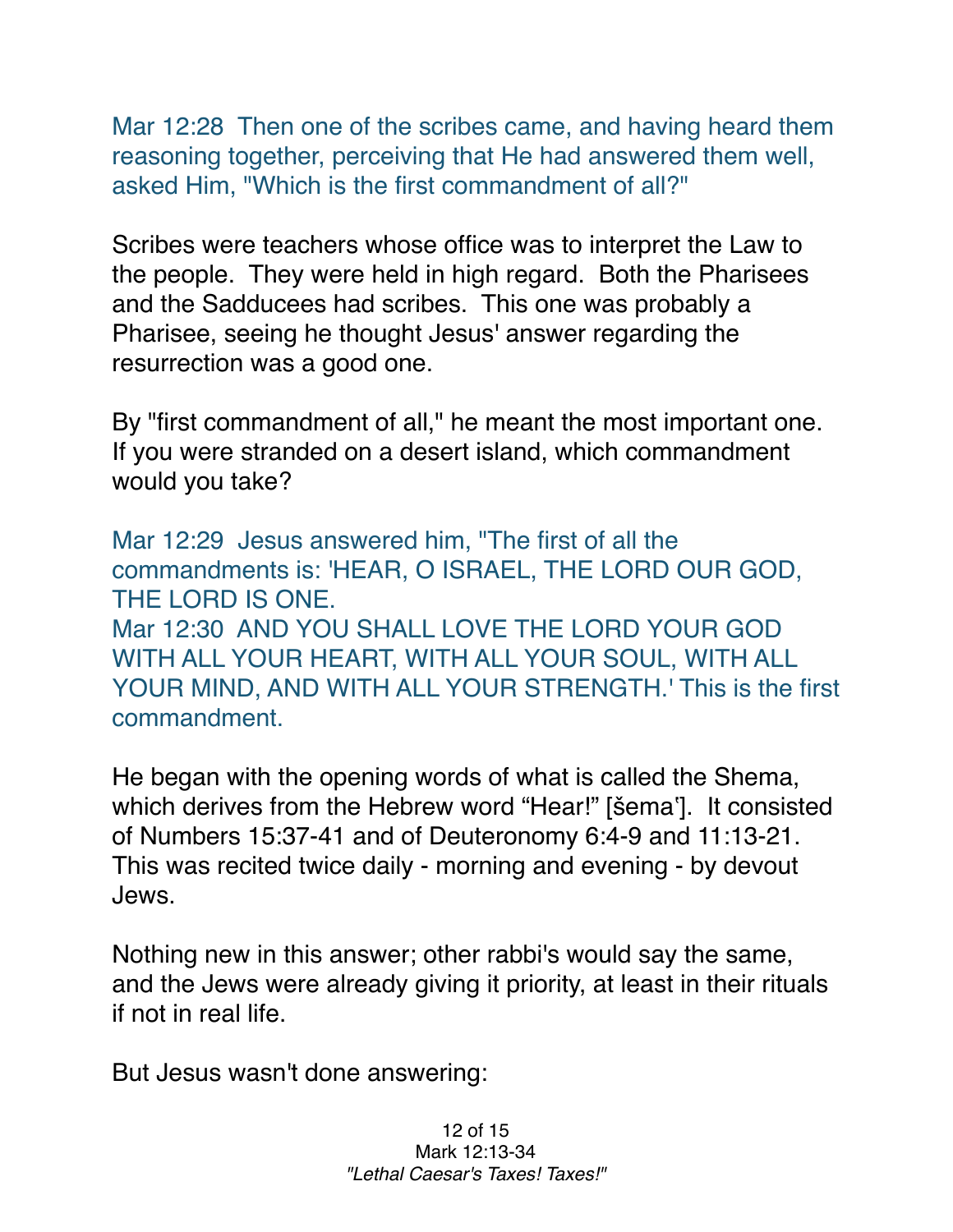Mar 12:31 And the second, like it, is this: 'YOU SHALL LOVE YOUR NEIGHBOR AS YOURSELF.' There is no other commandment greater than these."

By "second" Jesus did not mean it was less important. In Matthew's Gospel Jesus said it was "like" the first commandment, meaning it follows necessarily from it.

You're not obeying the first if the second doesn't flow from it. Jesus quoted from Leviticus 19:18. "Love" for self is the instinctive desire to promote one's own good. This command demands that you must exercise a love equal to that which you have for yourself toward your neighbor. In Leviticus, "neighbor" meant a fellow-Israelite, but in the New Testament, Jesus expanded it to include a much wider audience, especially in the telling of the parable of the Good Samaritan.

It's interesting to note that the first commandment Jesus cited summarizes one tablet of the Ten Commandments, while the second commandment summarizes the other. The four on the one tablet have to do with our relationship with God, while the six on the other have to do with our relationships with others.

Mar 12:32 So the scribe said to Him, "Well said, Teacher. You have spoken the truth, for there is one God, and there is no other but He.

Mar 12:33 And to love Him with all the heart, with all the understanding, with all the soul, and with all the strength, and to love one's neighbor as oneself, is more than all the whole burnt offerings and sacrifices."

This scribe of the Pharisees put truth ahead of political correctness and social status. He knew Jesus had answered the question beautifully, and once and for all.

> 13 of 15 Mark 12:13-34 *"Lethal Caesar's Taxes! Taxes!"*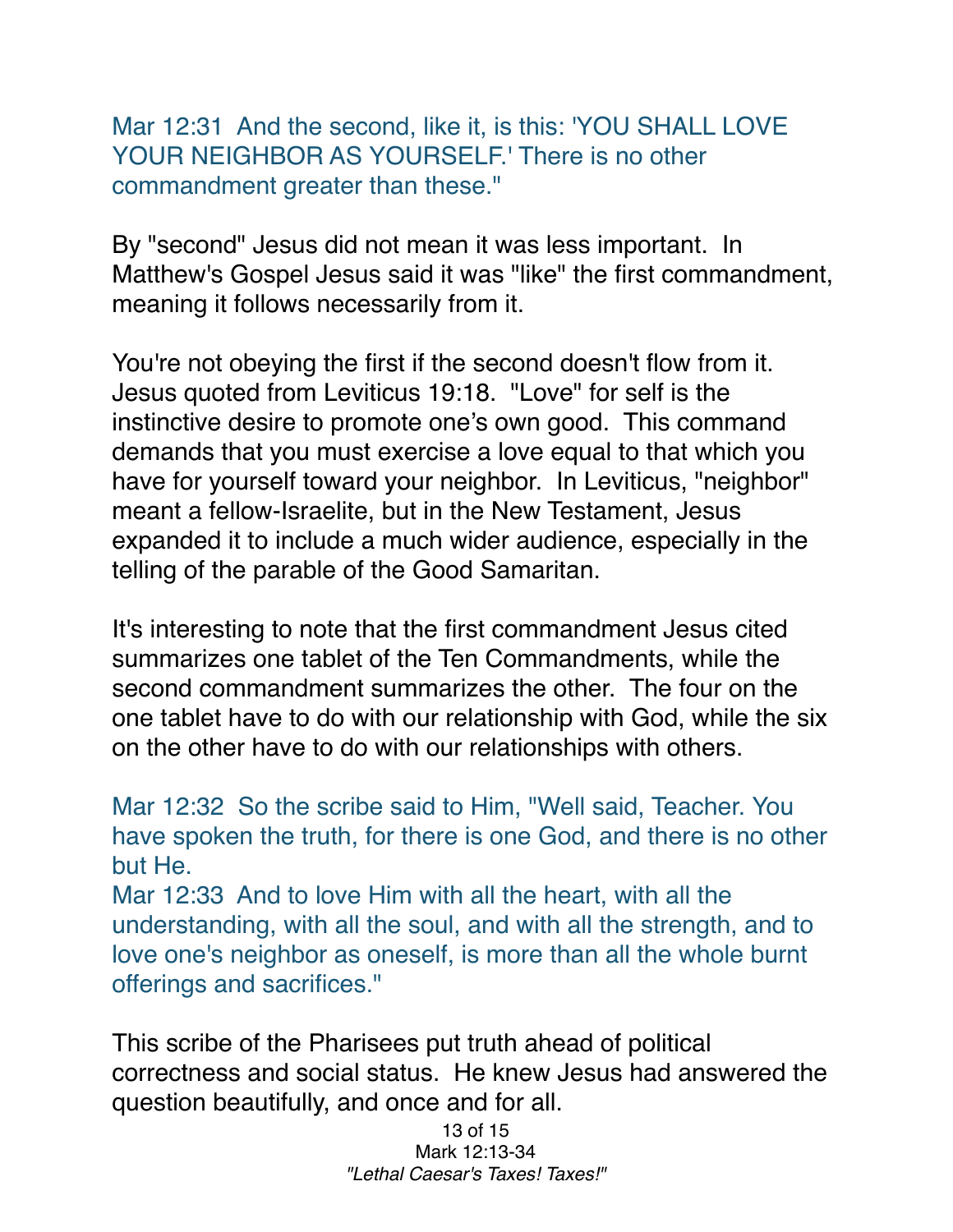He recognized that ritual sacrifices, important though they were, could never substitute for loving your neighbor. He understood that you must **do** the law, not just hear it and go through the motions.

Mar 12:34 Now when Jesus saw that he answered wisely, He said to him, "You are not far from the kingdom of God." But after that no one dared question Him.

Let's refresh our understanding of what can be meant by "the Kingdom of God." It can mean one of three things:

- 1. The Kingdom of God refers to God's rule over His creation. Even though mankind sinned, in the Garden of Eden, God has not abdicated His throne. He remains in charge, overruling by His providence, to redeem creation and restore all things.
- 2. The Kingdom of God is also the literal rule of Jesus Christ (the Messiah) on the earth, on David's throne in Jerusalem, Israel. It was promised the Jews in their Scriptures. When Jesus came the first time to inaugurate it, He was rejected, so it was postponed. He is coming back a second time, when He will establish the Kingdom of God on the earth for a thousand years, then take believers into eternity.
- 3. Thirdly, the Kingdom of God means His spiritual reign in the hearts of individuals, from Genesis through the Revelation.

How was this scribe "not far from the Kingdom?" Well, for one thing, he was talking directly to the King. He was quite literally a few feet or less away from Jesus.

More importantly, this was an invitation to salvation. "Not far" is still too far if you never make it where you're going. The scribe needed to receive Jesus as His Savior, repent of his sin, and submit to Jesus' spiritual rule in his heart.